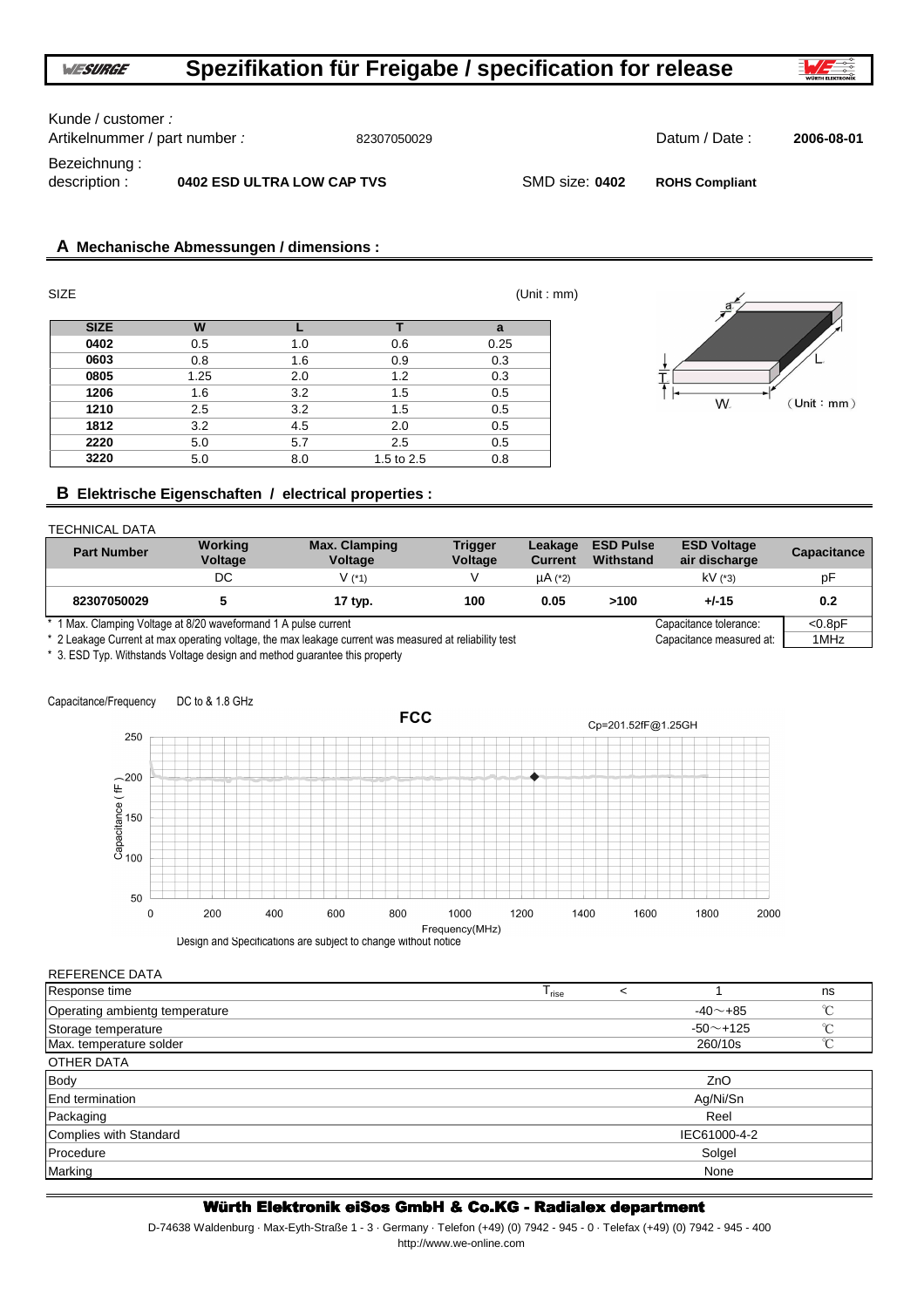

C

Kunde / customer :

Artikelnummer / part number : **82.307.050.029**

Bezeichnung :

description : **0402 ESD ULTRA LOW CAP TVS** SMD size: **0402**

# **C Lötpad / soldering spec. :**

|             | RECOMMENDED SOLDER PAD LAYOUT |              |             |             | (Unit : mm) |
|-------------|-------------------------------|--------------|-------------|-------------|-------------|
| <b>SISE</b> | A                             | в            | C           | D           |             |
| 402         | $0.4 - 0.6$                   | $1.0 - 1.8$  | $0.6 - 0.7$ | $0.6 - 1.2$ |             |
| 603         | $0.8 - 1.2$                   | $1.7 - 3.0$  | $1.2 - 1.6$ | $0.9 - 1.8$ |             |
| 805         | $1.0 - 1.5$                   | $2.1 - 3.8$  | $1.5 - 2.1$ | $1.1 - 2.3$ |             |
| 1206        | $1.8 - 2.5$                   | $3.0 - 5.8$  | $1.8 - 2.6$ | $1.2 - 3.3$ |             |
| 1210        | $1.8 - 2.5$                   | $3.2 - 6.1$  | $2.8 - 3.8$ | $1.3 - 3.5$ |             |
| 1812        | $2.5 - 3.5$                   | $4.0 - 7.3$  | $3.3 - 4.5$ | $1.5 - 3.8$ |             |
| 2220        | $3.5 - 4.6$                   | $5.0 - 8.5$  | $5.2 - 6.2$ | $1.5 - 3.9$ |             |
| 3220        | $5.2 - 6.4$                   | $9.5 - 10.8$ | $5.6 - 6.0$ | $2.0 - 2.8$ | в           |

1 - The solder paste shall be printed in a thickness of 150 to 200µm.

2 - The SIR test of the solder paste shall be done (Based on JIS-Z-3284)

3 - IR reflow Pb Free Process suggestin profile (Based on J-STD-020-C):

Rapid heating, partial heating or rapid cooling will easily cause defect of the component. So preheating and gradual cooling process is suggested. IR soldering has the highest yields due to controlled heating rates and solder liquidus times. Make sure that the element is not subjected to a thermal gradient steeper than 3 degrees per second. 2 degrees per second is the ideal gradient. During the soldering process, pre- heating to within 175 degrees of the solders peak temperature is essential to minimize thermal shock.

Soldering recommend paste is Sn 96.5/Ag 3.5

- Preheat
	- 1.The temperature rising speed is suggested to be 2~3℃/s.

2.Appropriate preheat time will be from 60 to 120 seconds. 3.Temp. maintain at 175 +/-25°C 120 seconds.

- Heating

- 1.Careful about sudden rise in temperature as it may worsen
- the solder ability. 2.Set the peak temperature in 235℃10-20s or 260℃ 3-10s.
- Cooling

1.Ramp down rate 6°C/s max.

※Perform adequate test in advance as the reflow temperature profile will vary according to the conditions of the manufacturing process, and the specification of the reflow furnace

4 - Wave Soldering Process

Ramp-up rate 3°C/s max. Temp. maintain at 175 +/-25°C 180 seconds max. Peak temperature 260℃ 3-10s. Ramp down rate 6°C/s max. to thermal shock, a preheat is recommended in the soldering process. and the peak temperature should be under controlled rigidly in the solder process.

5 - Hand Soldering Process

Preheating 150°C Temperature of soldering iron tip 380°C max. 3 to 5 sec The Varistorrs shall be cooled gradually at room ambient temperature



Time (mn)

02:00:00 03:00:00 04:00:00

01:00:00

25

### 6 - Ultrasonic cleaning

For preventing failures or damages. Frequency 29MHz max - radied Power 20W/l max - Period 5mn max

## Würth Elektronik eiSos GmbH & Co.KG - Radialex department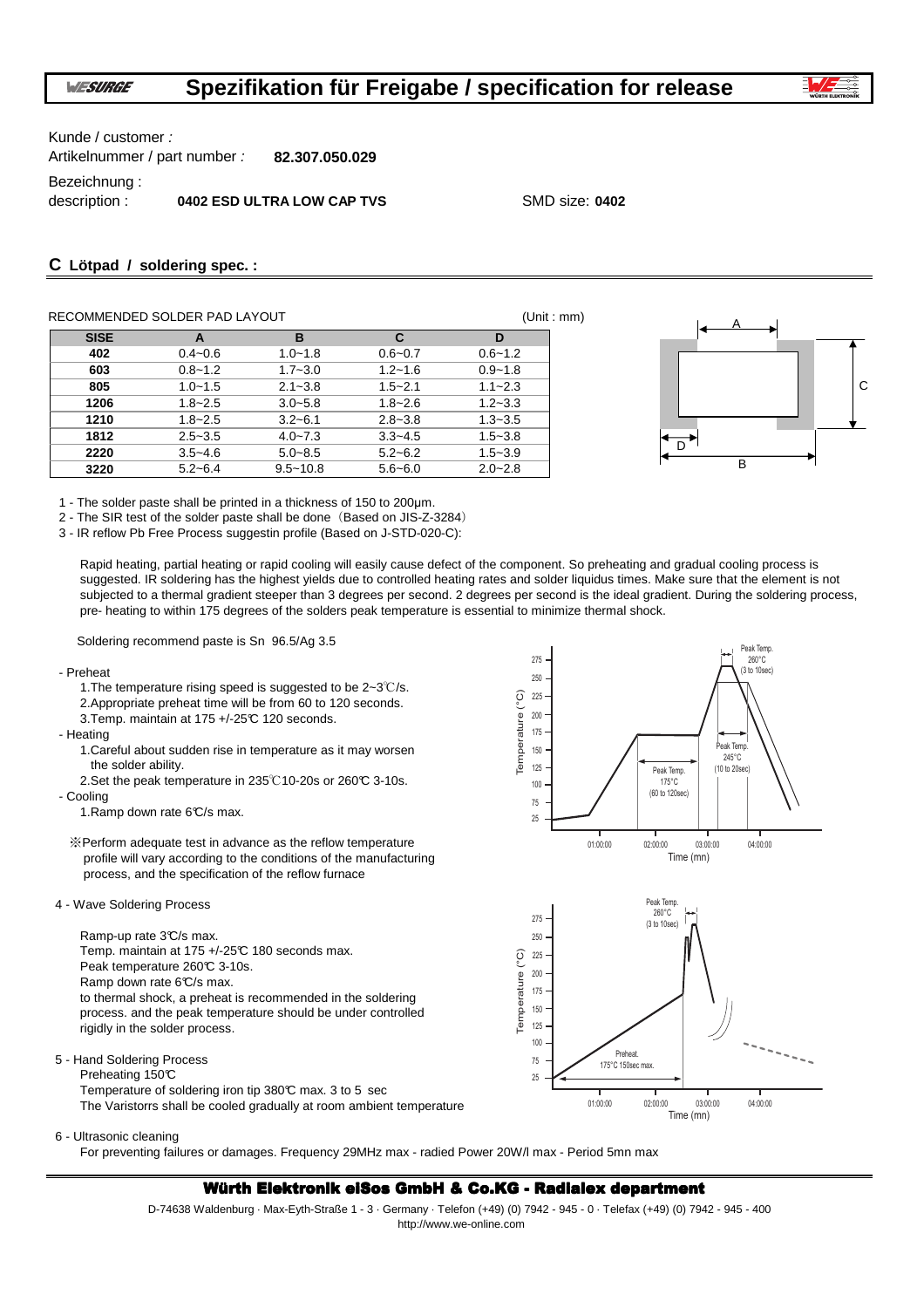Artikelnummer / part number : **82.307.050.029** Bezeichnung : description : **0402 ESD ULTRA LOW CAP TVS** SMD size: 0402 Kunde / customer :

# **D Rollenspezifikation / tape and reel specification :**

1 - Carrier tape and transparent cover tape should be heat-sealed to carry the products, and the reel should be used to reel the carrier tape.

2 - The adhesion of the heat-sealed cover tape shall be  $40 + 20/ -15$ grams.

3 - Both the head and the end portion of the taping shall be empty for reel package and SMT auto-pickup machine. And a normal paper tape shall be conected in the head of taping for the operator to handle.

(Unit : mm)



### TAPE SPECIFICATION (Unit : mm)

| <b>Symbol</b> | $A_{0}$ | B <sub>0</sub> | $K_0$ | T,    | т     | $D_0$   | $D_1$ | $P_{1}$ | Р,    | $P_{0}$ | W     | E     | F     |
|---------------|---------|----------------|-------|-------|-------|---------|-------|---------|-------|---------|-------|-------|-------|
|               | ±0.10   | ±0.10          | ±0.10 | ±0.05 | ±0.05 | $+0.10$ | ±0.05 | ±0.10   | ±0.05 | ±0.05   | ±0.20 | ±0.10 | ±0.05 |
|               |         |                |       |       |       | $-0.00$ |       |         |       |         |       |       |       |
| 0402          | 0.85    | 1.25           | 0.65  | 0.22  | 0.10  | 1.50    | 1.00  | 4.00    | 2.00  | 4.00    | 8.00  | 1.75  | 3.50  |
| 0603          | 1.05    | 1.88           | 0.95  | 0.22  | 0.10  | 1.50    | 1.00  | 4.00    | 2.00  | 4.00    | 8.00  | 1.75  | 3.50  |
| 0805          | 1.42    | 2.30           | 1.04  | 0.22  | 0.10  | 1.50    | 1.00  | 4.00    | 2.00  | 4.00    | 8.00  | 1.75  | 3.50  |
| 1206          | 1.88    | 3.50           | 1.27  | 0.2   | 0.10  | 1.50    | 1.00  | 4.00    | 2.00  | 4.00    | 8.00  | 1.75  | 3.50  |
| 1210          | 2.18    | 3.46           | 1.45  | 0.22  | 0.10  | 1.50    | 1.00  | 4.00    | 2.00  | 4.00    | 8.00  | 1.75  | 3.50  |
| 1812          | 3.66    | 4.95           | 1.74  | 0.25  | 0.10  | 1.50    | 1.50  | 8.00    | 2.00  | 4.00    | 12.00 | 1.75  | 5.50  |
| 2220          | 5.10    | 5.97           | 2.80  | 0.25  | 0.10  | 1.50    | 1.50  | 8.00    | 2.00  | 4.00    | 12.00 | 1.75  | 5.50  |
| 3220          | 5.50    | 8.50           | 2.00  | 1.00  | 0.10  | 0.1     | 1.50  | 8.00    | 2.00  | 4.00    | 16.00 | 1.75  | 7.50  |

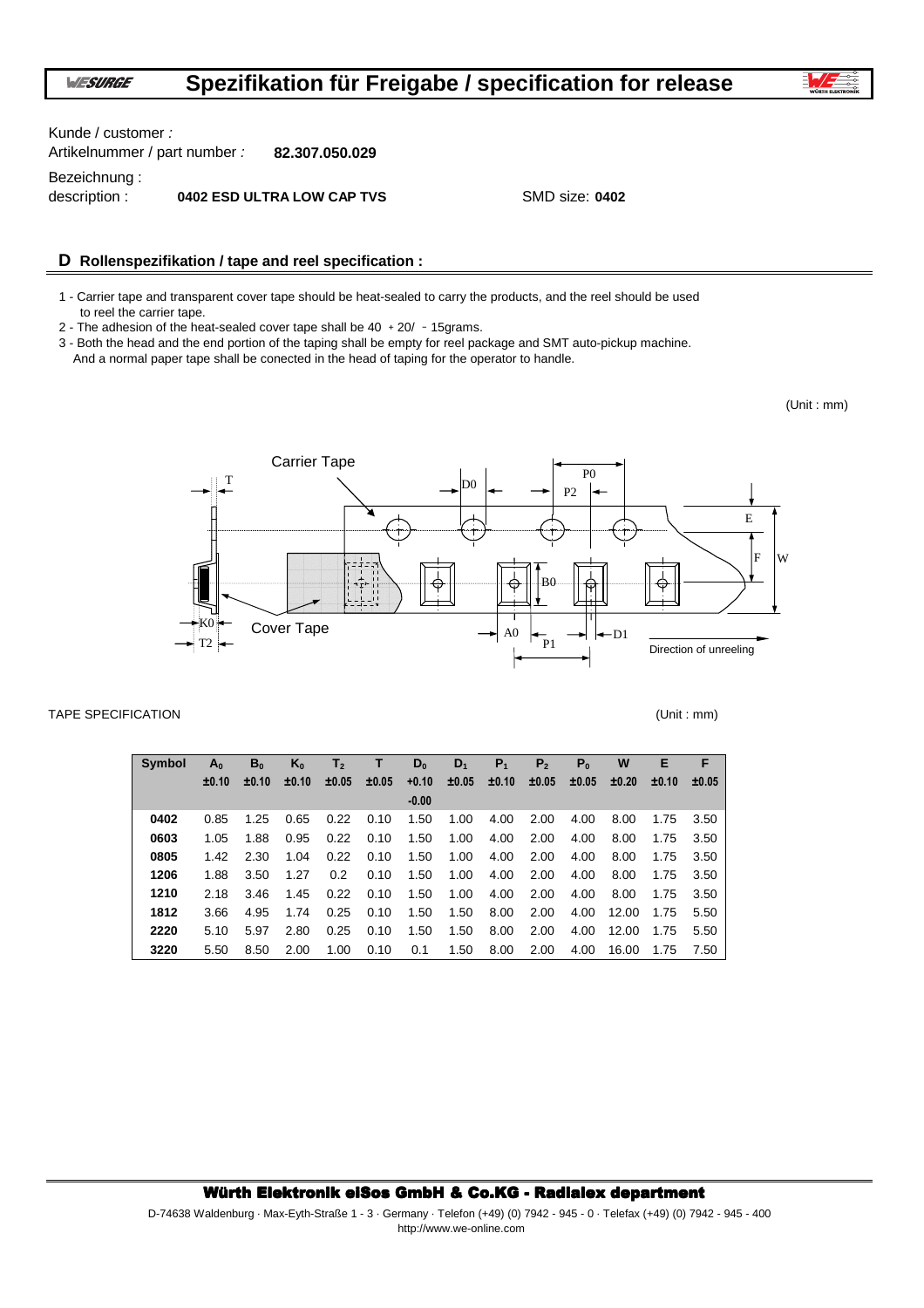

(Unit : mm)

Kunde / customer :

Artikelnummer / part number : **82.307.050.029**

Bezeichnung :

description : **0402 ESD ULTRA LOW CAP TVS** SMD size: 0402

# **D Rollenspezifikation / tape and reel specification :**



### REEL DIMENSION (Unit : mm)

| <b>Symbol</b> | A               | в              | C              | D              | Е             | W              | $W_1$          |
|---------------|-----------------|----------------|----------------|----------------|---------------|----------------|----------------|
| 0402          | $178.0 + 1.0$   | $60.0 \pm 0.5$ | $13.0+0.2$     | $21.0 \pm 0.2$ | $2.0 \pm 0.5$ | $9.0 \pm 0.50$ | $1.5 \pm 0.15$ |
| 0603          | $178.0 \pm 1.0$ | $60.0 \pm 0.5$ | $13.0+0.2$     | $21.0 \pm 0.2$ | $2.0 \pm 0.5$ | $9.0 \pm 0.50$ | $1.5 \pm 0.15$ |
| 0805          | $178.0 + 1.0$   | $60.0 \pm 0.5$ | $13.0+0.2$     | $21.0 \pm 0.2$ | $2.0 \pm 0.5$ | $9.0 \pm 0.50$ | $1.5 \pm 0.15$ |
| 1206          | $178.0 + 1.0$   | $60.0 + 0.5$   | $13.0 + 0.2$   | $21.0 + 0.2$   | $2.0 \pm 0.5$ | $9.0 \pm 0.50$ | $1.5 \pm 0.15$ |
| 1210          | $178.0 + 1.0$   | $60.0 \pm 0.5$ | $13.0 + 0.2$   | $21.0 \pm 0.2$ | $2.0 \pm 0.5$ | $9.0 \pm 0.50$ | $1.5 \pm 0.15$ |
| 1812          | $178.0 \pm 1.0$ | $60.0 \pm 0.5$ | $13.5 \pm 0.1$ | $21.0 \pm 0.2$ | $2.0 \pm 0.5$ | $13.6 \pm 0.2$ | $1.5 \pm 0.15$ |
| 2220          | $178.0 \pm 1.0$ | $60.0 \pm 0.5$ | $13.5 \pm 0.1$ | $21.0 \pm 0.2$ | $2.0 \pm 0.5$ | $13.6 \pm 0.2$ | $1.5 \pm 0.15$ |

\* 2.0 mm for 361 and 391 \* 2.5 mm for 431 and 471

\*

QUANTITY PER PACKING UNIT

| <b>Type</b> | 402    | 603   | 805   | 1206  | 1210  | 1812  | 2220  |
|-------------|--------|-------|-------|-------|-------|-------|-------|
| Pcs/reel    | 10 000 | 4 000 | 3 000 | 3 000 | 2 000 | 1 000 | 1 000 |